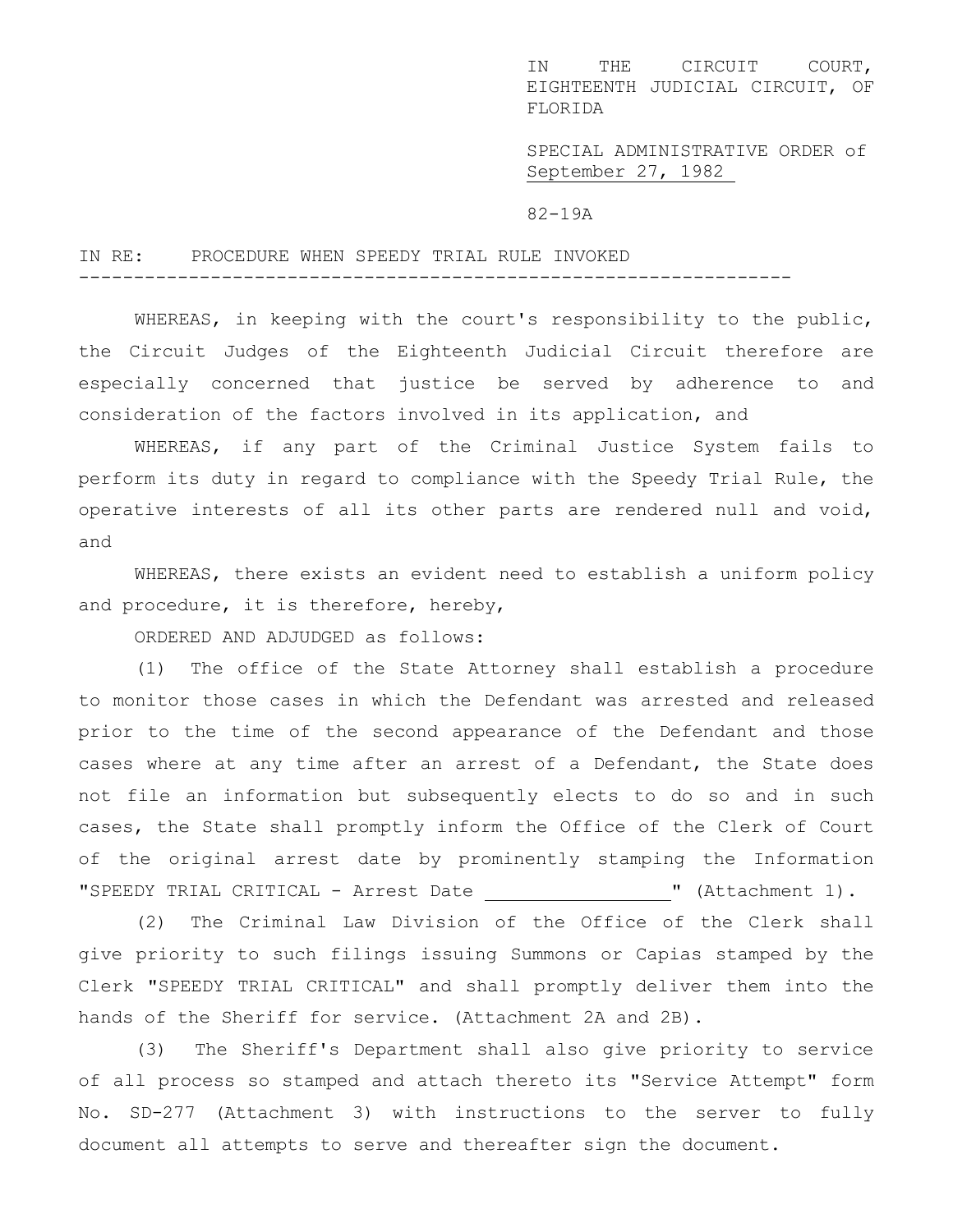DONE AND ORDERED in Brevard County, Florida, this 27th day

of September , 1982.

J. WILLIAM WOODSON ADMINISTRATIVE JUDGE, CRIMINAL DIVISION CIRCUIT COURT

Recorded: Brevard County 10-1-82 OR BOOK 2389 PAGE 1303

Index: CRIMINAL - Speedy Trial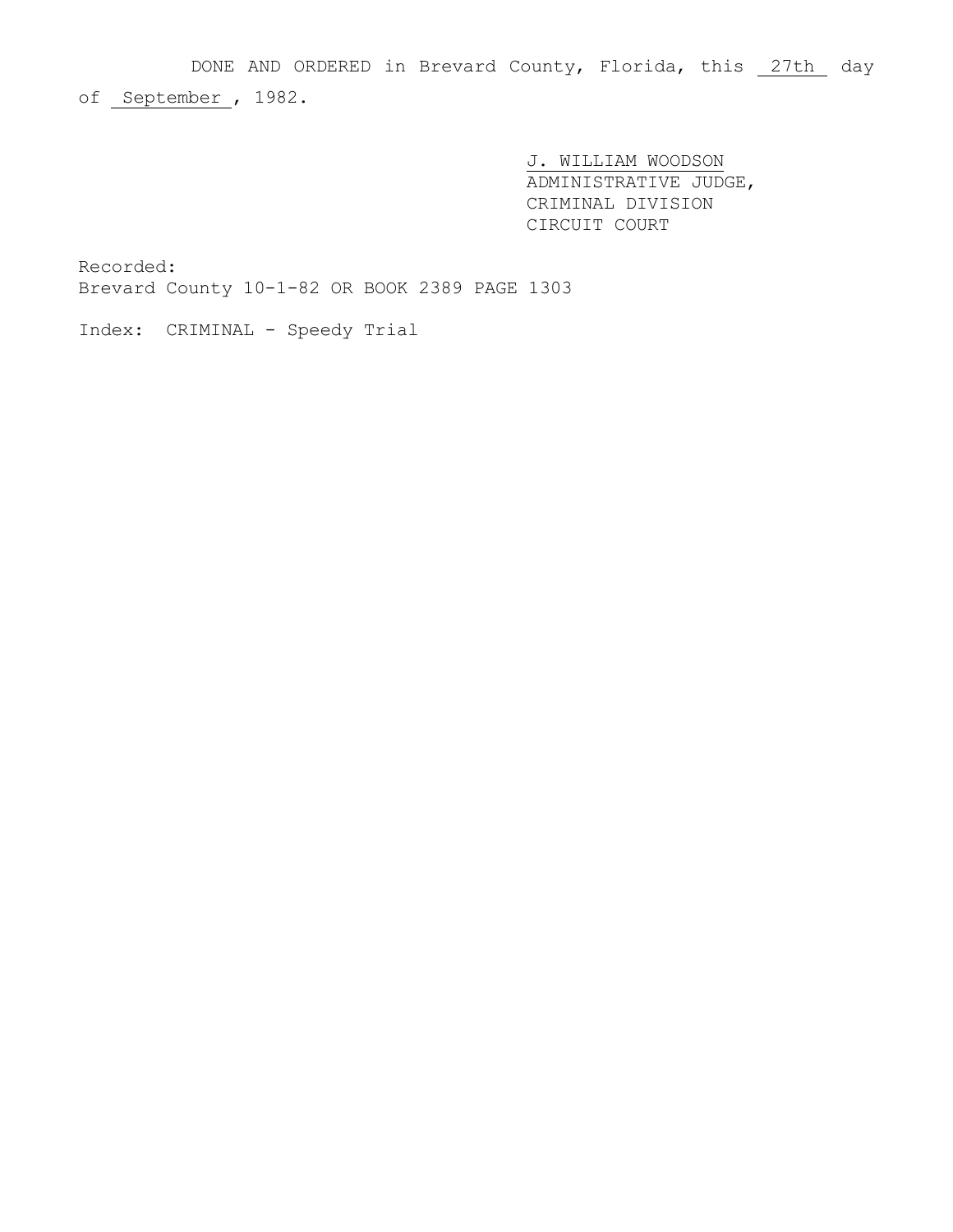## SPEEDY TRIAL ISSUE CAPIAS \* CRITICAL \*Statute No. \* ARREST DT. \_\_\_\_\_\_\_\_ \* \*

SET BOND

THE CIRCUIT COURT OF THE EIGHTEENTH JUDICIAL CIRCUIT IN AND FOR BREVARD COUNTY, FLORIDA

CASE NO.

\_\_\_\_\_\_\_\_\_\_\_\_\_\_\_\_\_\_\_\_\_\_\_\_

IN THE CIRCUIT COURT of the Eighteenth Judicial Circuit, in and for Brevard County, Florida, in the year of our Lord, one thousand nine hundred and eighty-two.

|  | STATE OF FLORIDA | INFORMATION FOR |  |
|--|------------------|-----------------|--|
|  |                  |                 |  |

IN THE NAME AND BY AUTHORITY OF THE STATE OF FLORIDA

DOUGLAS CHESHIRE, JR., State Attorney of the Eighteenth Judicial Circuit, in and for Brevard County, Florida, prosecuting for the State of Florida, under oath CHARGES that in the County of Brevard, and State of Florida,on the day of

and against the peace and dignity of the State of Florida. STATE OF FLORIDA COUNTY OF BREVARD

Personally appeared before me example in the Designated Assistant State Attorney for the Eighteenth Judicial Circuit of Florida, who being first duly sworn, says that the allegations set forth in the foregoing INFORMATION are based upon facts that have been sworn to as true, and which if true, would constitute the offense therein charged, and that he institutes this prosecution in good faith, and that he has received testimony taken under oath from material witness or witnesses for the offense.

IN WITNESS WHEREOF, I have hereunto set my hand and seal this \_\_\_\_\_\_\_\_\_\_\_\_-day of \_\_\_\_\_\_\_\_\_\_\_\_\_\_\_\_\_\_\_\_\_\_\_,1982.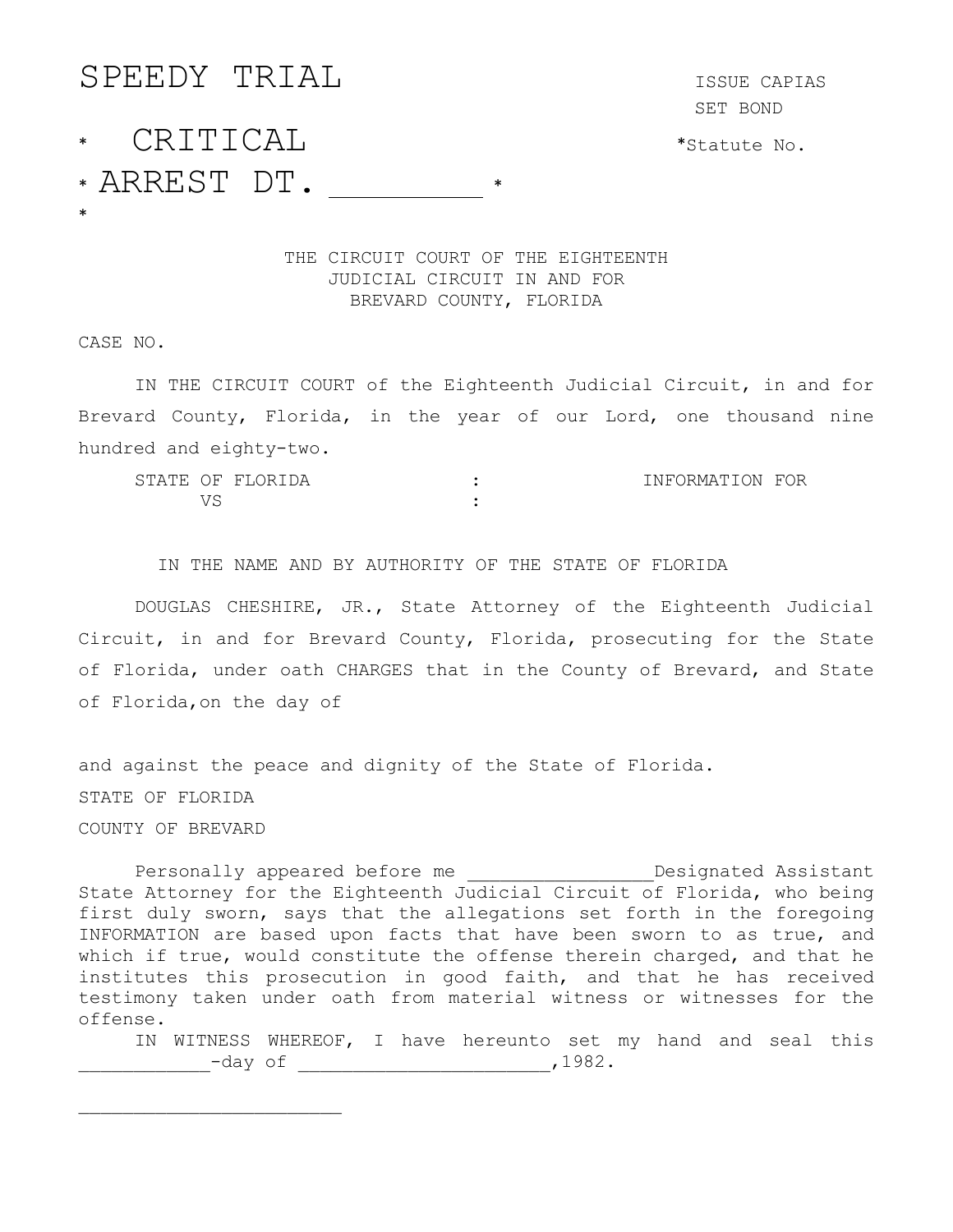Notary Public Designated Assistant State Attorney of the Eighteenth Judicial Circuit

ATTACHMENT NO. 1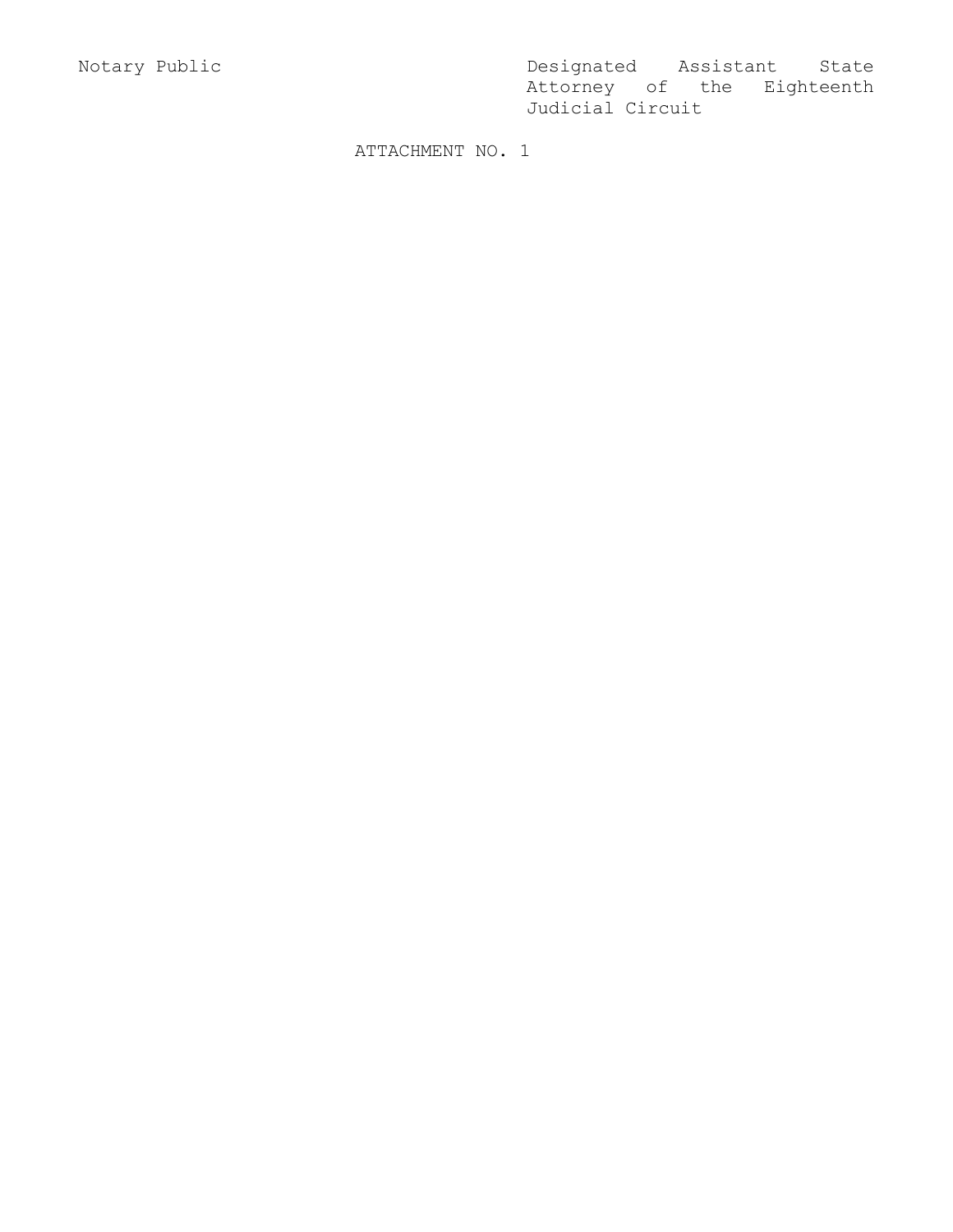## SPEEDY TRIAL CRITICAL ARREST DT.\_\_\_\_\_\_\_\_\_\_\*

CAPIAS CIRCUIT COURT THE STATE OF FLORIDA Case No.\_\_\_\_\_\_\_\_\_\_\_\_\_\_\_\_\_

To All and Singular the Sheriffs of the State of Florida and other duly authorized officers,\* Greeting:

You are hereby commanded to take extractional if he/she be found in your County, and him/her safely keep so that you have his/her body before the Judge of our Brevard County Court of the State of Florida, at the Court House in Titusville, Florida, him/her to answer unto the State of Florida on an information/indictment found against him/her by the State Attorney/Grand Jury for the County of Brevard, Florida for \_\_\_\_\_\_\_\_\_\_\_\_\_\_\_\_\_\_\_\_\_\_\_\_\_\_\_\_\_\_\_and have then and there this Writ. Bond set at  $\frac{S}{S}$  \_\_\_\_\_\_\_\_\_\_\_\_\_\_\_\_\_\_\_\_\_\_\_\_\_\_\_ WITNESS R. C. Winstead, Jr., Clerk of our said Circuit Court and the Seal of said Court, at the Court House, at the Court House, at Titusville, Florida, aforesaid this

of A.D. 19

Circuit Judge Deputy Clerk

j.

State Attorney

\*State Attorney Investigator (Sec. 27.255 F.S.) Agents of Florida Dept. of Criminal Law Enforcement (Sec. 934.04 F.S.) ATTACHMENT NO. 2A

\_\_\_\_\_\_\_\_\_\_\_\_\_\_\_\_\_\_\_\_\_\_\_\_\_\_\_\_ \_\_\_\_\_\_\_\_\_\_\_\_\_\_\_\_\_\_\_\_\_\_\_\_\_\_\_\_\_\_\_\_\_\_\_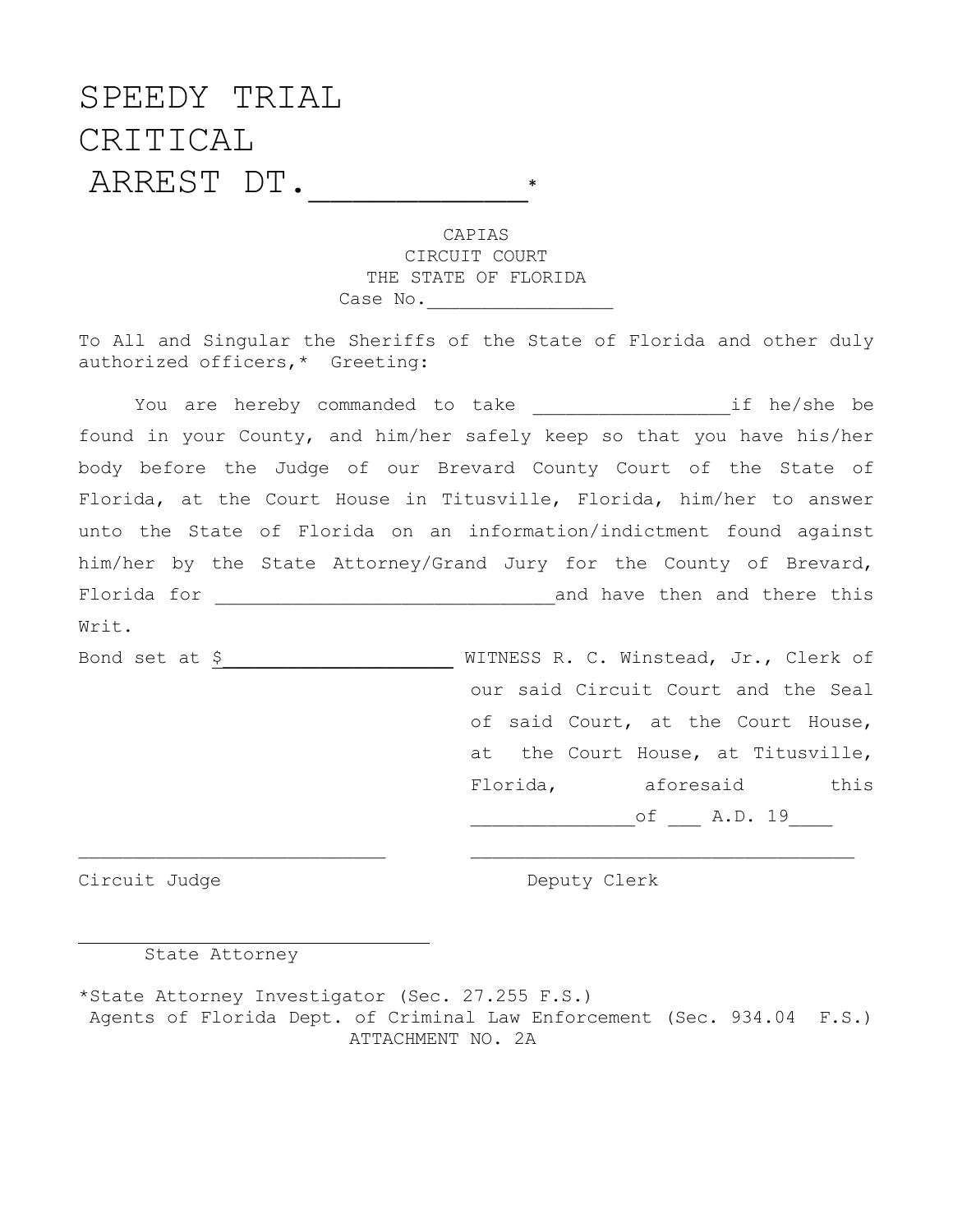## COUNTY COURT IN AND FOR BREVARD COUNTY, FLORIDA

STATE OF FLORIDA Case Number<br>VS. Charge Charge

SPEEDY TRIAL

\_\_\_\_\_\_\_\_\_\_\_\_\_\_\_\_\_\_\_\_\_\_\_

CRITICAL ARREST DT.\_\_\_\_\_\_\_\_\_\_\_\_\*

Summons

IN THE NAME OF THE STATE OF FLORIDA: GREETINGS: TO:

YOU ARE HEREBY COMMANDED TO BE AND APPEAR BEFORE THE JUDGE OF THE COUNTY COURT IN AND FOR BREVARD COUNTY, FLORIDA, AT THE COURTHOUSE IN \_\_\_\_FLORIDA, ON THE \_\_\_\_\_\_\_DAY OF \_\_\_\_\_\_\_\_\_\_\_\_\_19\_\_ AT \_\_\_ O'CLOCK, TO ANSWER TO THE CHARGE AS SET FORTH IN THE ATTACHED COPY OF THE INFORMATION, THE ORIGINAL OF WHICH HAS BEEN FILED IN SAID COURT.

AND IN THIS YOU SHALL IN NO WISE OMIT.

WITNESS THE UNDERSIGNED CLERK OF SAID COURT, AND THE SEAL OF SAID COURT, AT THE COURTHOUSE IN TITUSVILLE, AFORESAID, THIS \_\_\_\_\_\_DAY OF \_\_\_, 19\_\_.

> R. C. WINSTEAD, JR. (CourtCLERK OF THE COUNTY COURTSeal)

 $BY:$ 

DEPUTY CLERK

ATTACHMENT NO. 2B